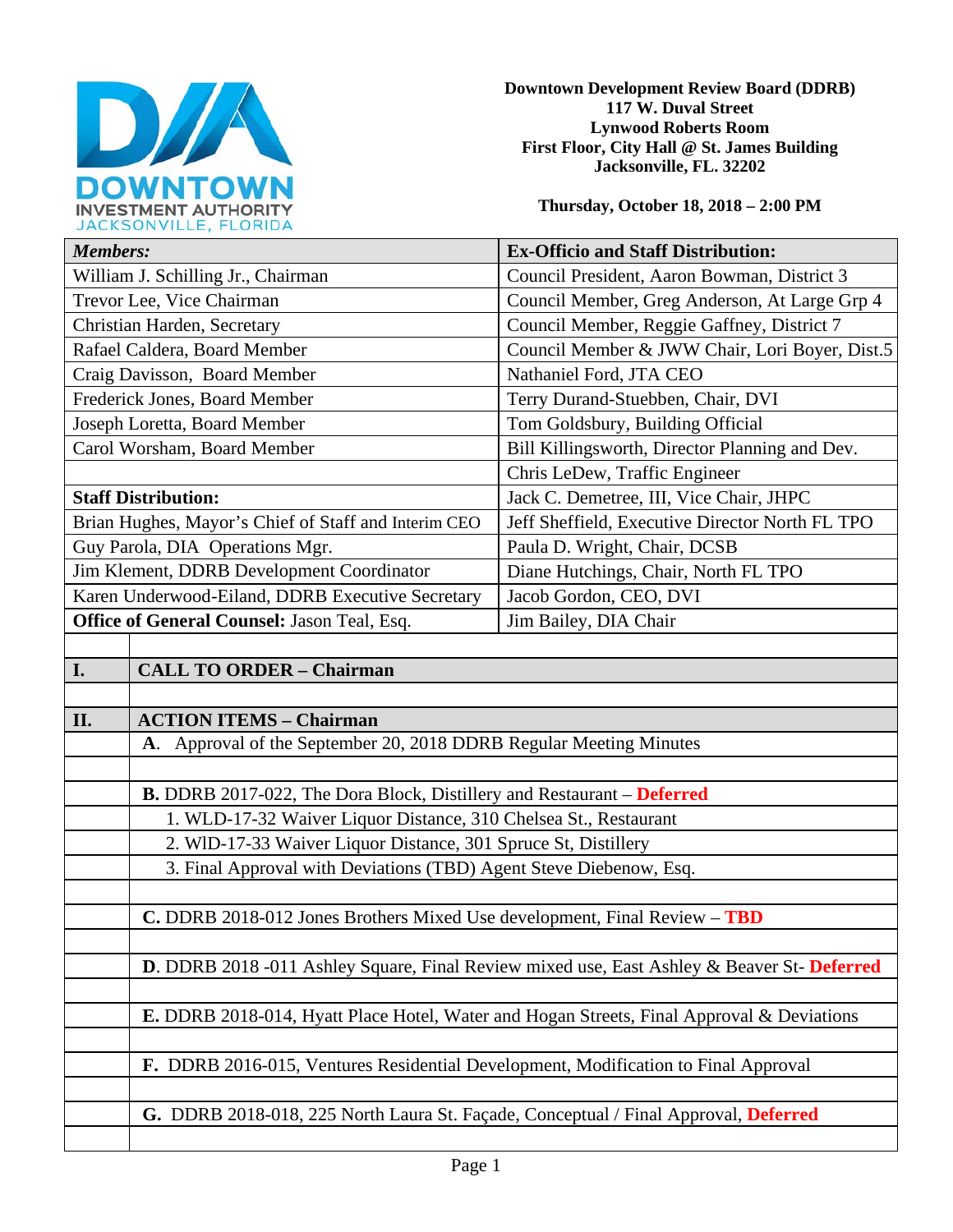# October 18, 2018 Downtown Development Review Board Meeting

| Ш.   | <b>INFORMATION/DISCUSSION ITEMS Chairman</b>                                                |  |
|------|---------------------------------------------------------------------------------------------|--|
|      |                                                                                             |  |
| IV.  | <b>OLD BUSINESS - Chairman</b>                                                              |  |
|      |                                                                                             |  |
| V.   | <b>NEW BUSINESS - Chairman</b>                                                              |  |
|      |                                                                                             |  |
| VI.  | <b>PUBLIC COMMENTS - Chairman</b>                                                           |  |
|      |                                                                                             |  |
| VII. | <b>ADJOURNMENT - Chairman</b><br><b>Next Scheduled Meeting: Thursday, November 15, 2018</b> |  |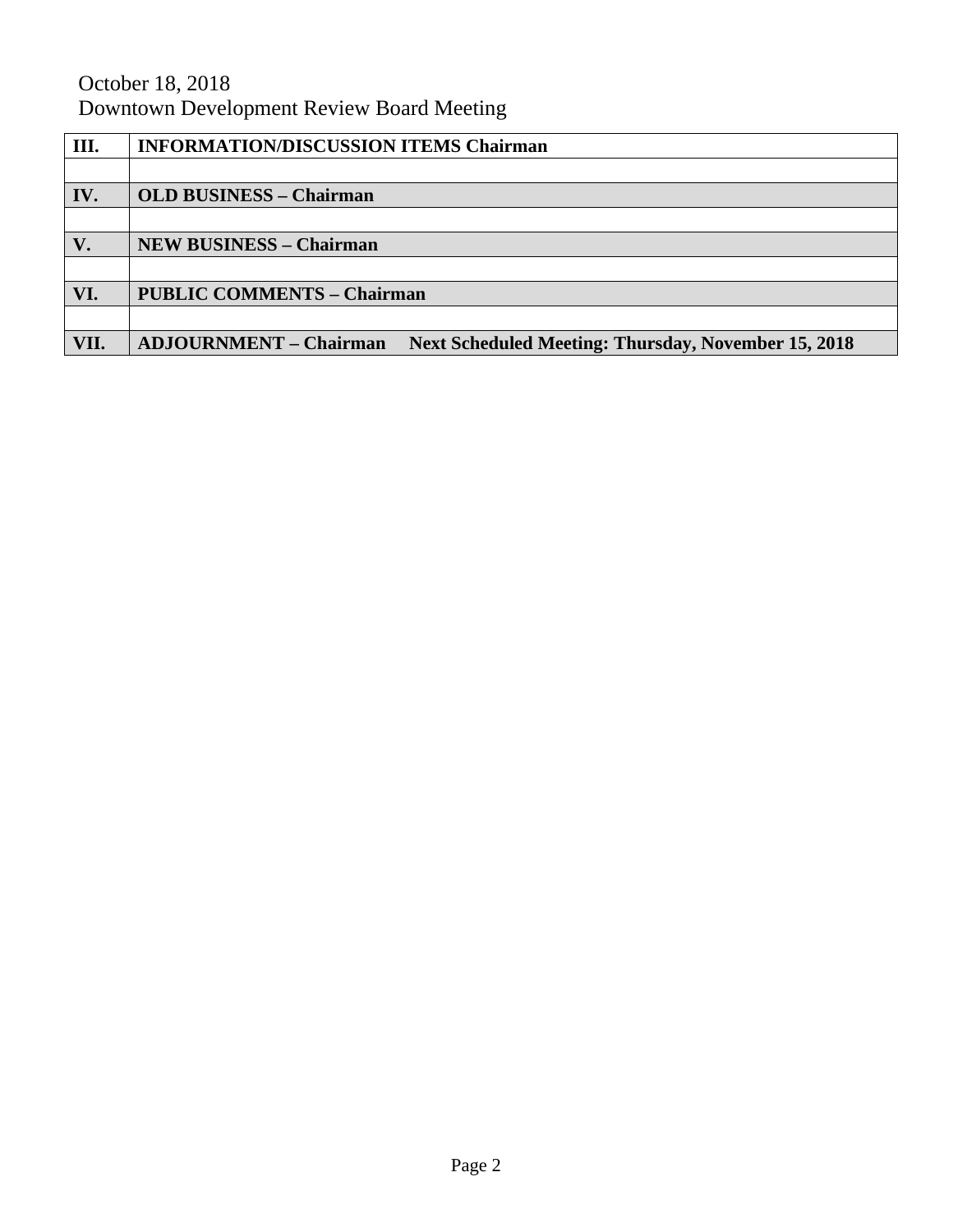

**Downtown Development Review Board (DDRB) City Hall at St. James Building, 117 W. Duval Street 1st Floor, Lynwood Roberts Room, Jacksonville, FL. 32202** *Thursday, October 18, 2018 - 2:00 p.m.*

## *MEETING* **MINUTES**

**Board Members Present:** B. Schilling, Chair; J. Loretta; R. Caldera; C. Harden; F. Jones; and C. Worsham

**Board Members Not Present:** C. Davisson and T. Lee

**DIA Staff Present:** Brian Hughes, Interim CEO & Mayor's Chief of Staff, Jim Klement, Development Redevelopment Coordinator, Karen Underwood-Eiland, Executive Assistant

**Representing Office of the Mayor:** Dr. Johnny Gaffney

**Representing Office of City Council:** None

**Representing Office of General Counsel:** Jason Teal, Esq.

#### **I. CALL TO ORDER**

#### **Meeting Convened: 2:00 p.m.**

Chairman Schilling called the meeting to order at 2:00 p.m. and the members identified themselves for the record.

Chairman Schilling introduced Mr. Hughes, Mayor's Chief of Staff whom was appointed as the interim DIA CEO. Mr. Hughes reported that he will be filling in for Aundra until the position is filled.

# **II. ACTION ITEMS**

#### **A. APPROVAL OF THE SEPTEMBER 20, 2018 DDRB MEETING MINUTES.**

**A MOTION WAS MADE BY BOARD MEMBER HARDEN AND SECONDED BY BOARD MEMBER LORETTA FOR APPROVAL OF THE SEPTEMBER 20, 2018 DDRB MINUTES.** 

**THE MOTION PASSED UNANIMOUSLY 6-0-0.**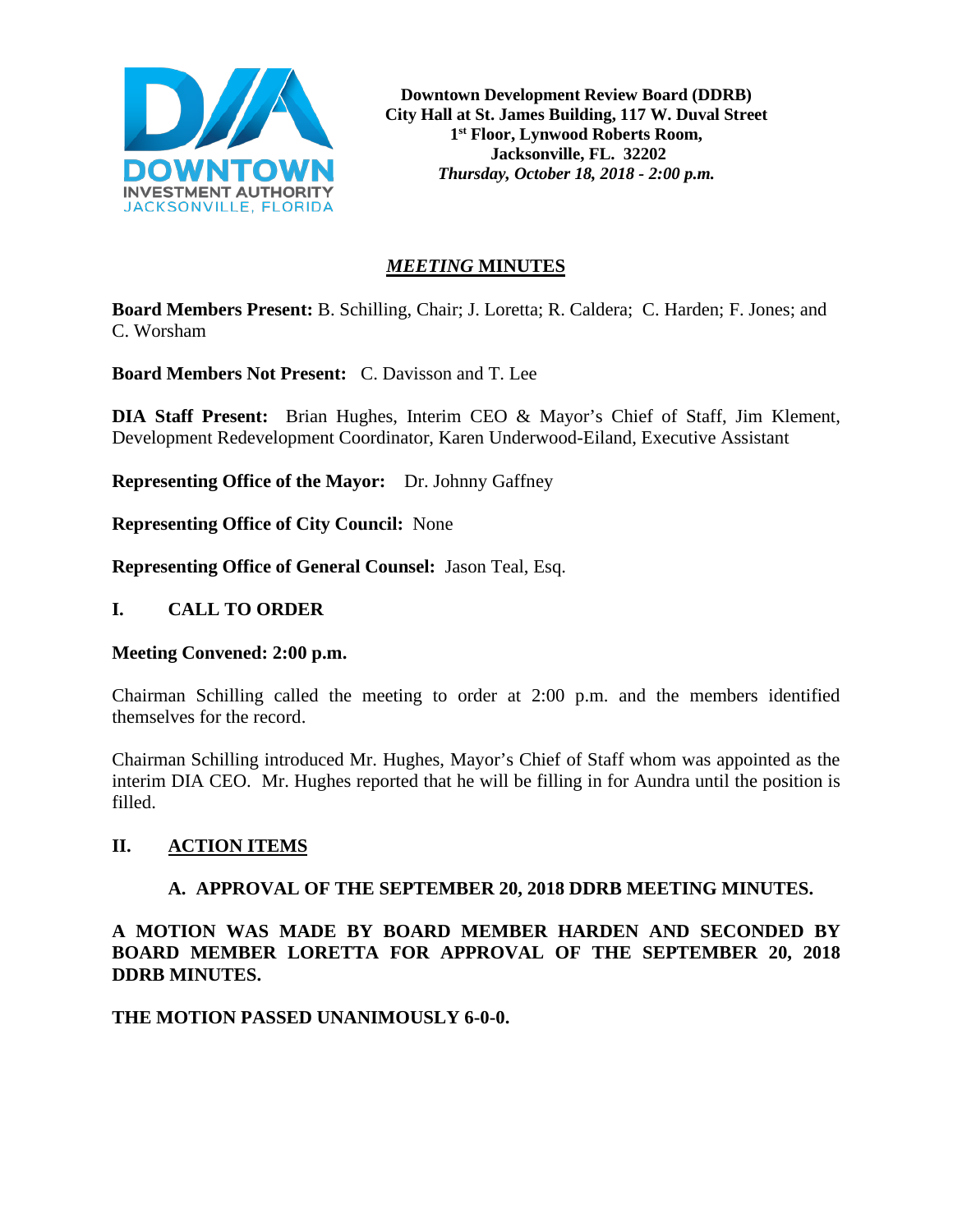# **B. DDRB 2017-022, THE DORA BLOCK, DISTILLERY AND RESTAURANT**

- **1. WLD-17-32 WAIVER LIQUOR DISTANCE, 310 CHELSEA ST., RESTAURANT**
- **2. WLD-17-33 WAIVER LIQUOR DISTANCE, 301 SPRUCE ST., DISTILLERY**
- **3. FINAL APPROVAL WITH DEVIATIONS AGENT STEVE DIEBENOW**

# **DEFERRED AND WILL BE REMOVED FROM THE AGENDA**

# **C. DDRB 2018-012 JONES BROTHERS MIXED USE DEVELOPMENT – FINAL REVIEW**

# **DEFERRED AND WILL BE REMOVED FROM THE AGENDA**

# **D. DDRB 2018-011 ASHLEY SQUARE, FINAL REVIEW MIXED USE, EAST ASHLEY & Beaver Street**

# **DEFERRED AND WILL BE REMOVED FROM THE AGENDA**

# **E. DDRB 2018-014, HYATT HOTEL, WATER AND HOGAN STREETS, FINAL REVIEW & DEVIATIONS**

Chairman Schilling asked anyone wishing to speak on a particular project to complete a public speaker card and to provide them to Karen. He also reminded Board Members to disclose any ex-parte communication with any of the applicants presenting projects today or conflicts of interest prior to the item being addressed by the Board.

Jim Klement provided a brief summary to the board regarding DDRB 2018-014. The applicant is requesting final approval for a hotel development in the downtown location of Hogan and Water Streets.

Mr. Christopher Allred, Project Architect and the ownership group was present to answer any questions regarding the presentation.

Chairman Schilling opened the floor for public comments. There were no comments from the public, he closed the public comments.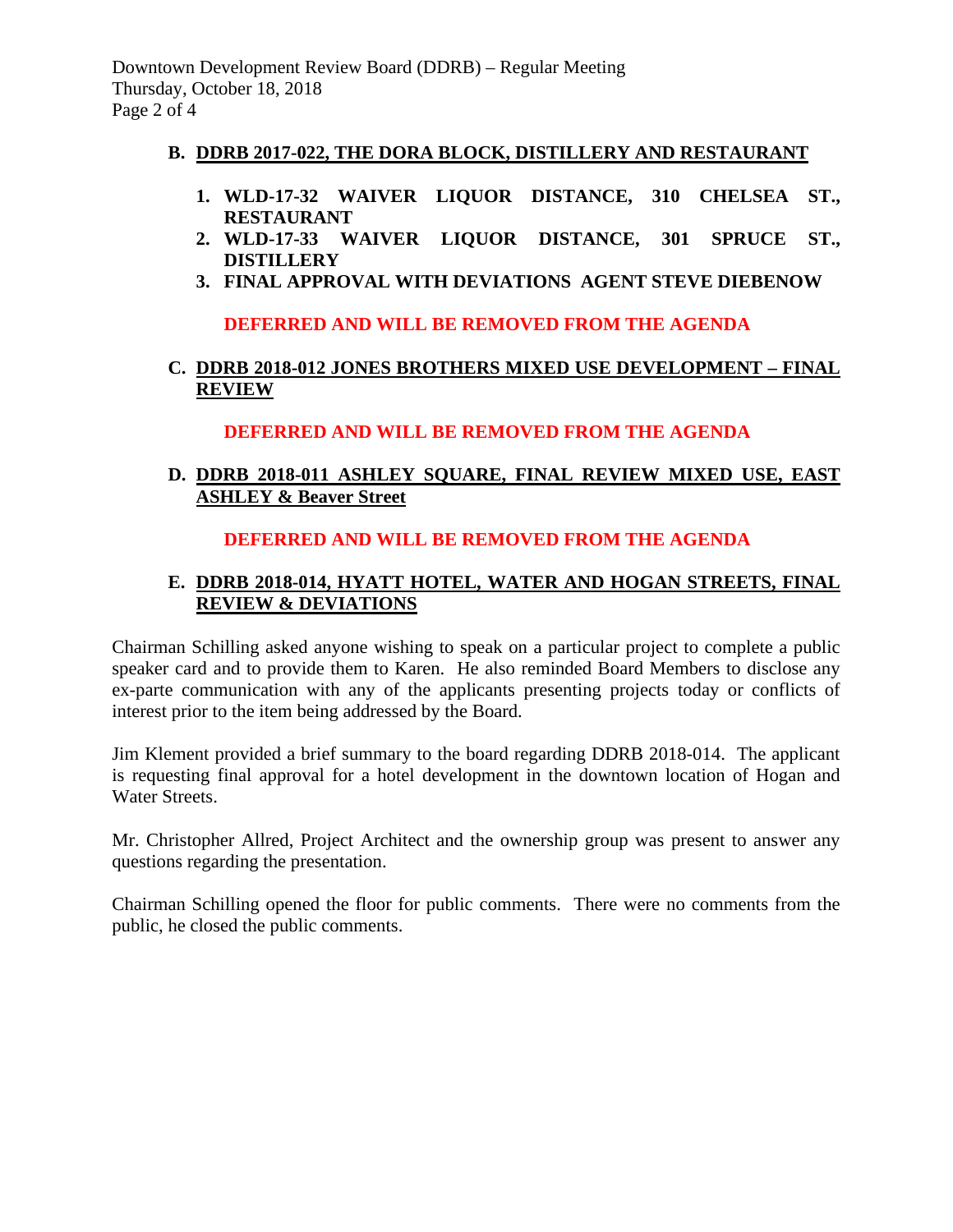## **A MOTION WAS MADE BY BOARD MEMBER JONES AND SECONDED BY BOARD MEMBER LORETTA TO APPROVE THE FOLLOWING DEVIATION:**

**1. A deviation from Sec.** *656.361.16 Off-Street Parking overlay* **to reduce the required parking requirement to zero, with the development providing 132 hotel parking spaces in adjacent parking garage; and then** 

**THE MOTION PASSED UNANIMOUSLY 6-0-0.**

# **A MOTION WAS MADE BY BOARD MEMBER CALDERA AND SECONDED BY BOARD MEMBER JONES FOR APPROVAL OF THE OVERALL PROJECT.**

**THE MOTION PASSED UNANIMOUSLY 6-0-0.** 

# **F. DDRB 2016-015, VENTURES RESIDENTIAL DEVELOPMENT, MODIFICATION TO FINAL APPROVAL.**

Chairman Schilling declared conflict of interest for this project and recused himself from the vote. He passed the gavel to Secretary Harden.

Jason Teal reported that the project was presented to the DDRB and got appealed to the DIA and then to City Council. He also provided the history of the project.

Jim Klement provided a brief report summary and a cover letter from the applicant was provided in the packet.

Steve Diebenow, Driver, McAfee, Peek and Hawthorn provided an overview and presentation.

Andres Rubio, Niles Bolton Architecture firm and Rob McConnell Venture Development Owner was available for questions.

Acting Chairman Harden opened the floor for public comments. There were none and he closed the floor for public comments

Jason teal pointed out to the board that they can rely on the previous staff report and finding regarding to each deviation. He clarified the motion will be to approve or deny the modification to the prior deviation.

# **The DDRB granted Final DDRB Approval of Modifications:**

# **A MOTION WAS MADE BY BOARD MEMBER LORETTA AND SECONDED BY BOARD MEMBER WORSHAM APPROVING FINAL MODIFICATIONS AND ADDING NEW CONDITIONS AS FOLLOWS:**